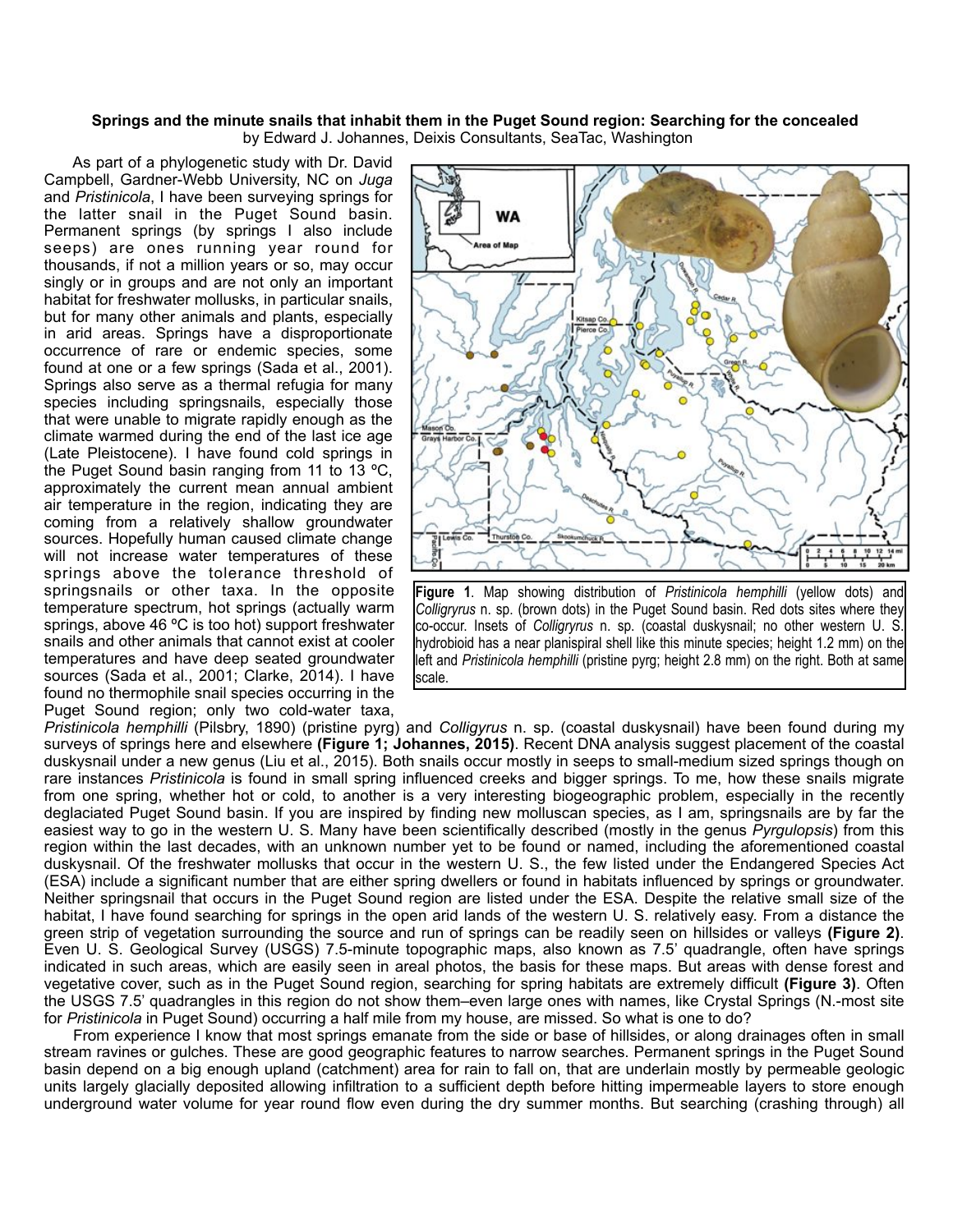

**Figure 2**. Left photo: Springs (green strips) on the Washington side of the Columbia River Gorge west of Wishram. Right photo: Spring on the Oregon side of the Columbia River Gorge west of Celilo Village. All too common livestock are allowed access to spring sources degrading them. Photos taken at the same vantage point along side Wasco County Road 143. *Juga* n. spp. and *Pristincola* occur in springs in this region.



**Figure 3**. Left photo: Well concealed spring run near county boundary sign with *Colligyrus* along Cloquallum Road, Chehalis River drainage, Grays Harbor County. Yellow flowers (pointer) of skunk cabbage revealed presence of spring. Photo T. Frest. Right photo: Concealed spring with *Pristinicola* along Chatwood Road SE, Deschutes River drainage, Thurston County. Note the presence of devils club, horsetails and water parsley. Drew Skinner for scale.

these well-vegetated slopes and ravines for springs would be slow going. If they exist, looking at geologic maps may help whittle down the search area, but is dependent on prior knowledge of which units produce springs. Even then it does not tell you where the springs will occur in these units that could cover many square miles. Once again we are back to vegetation, obscuring the geology of this region further hindering searches. There seems to be a consistent theme here, vegetation. Instead of considering it a barrier, why not use it. That is exactly what I do. Instead of looking for springs, I look for specific kinds of vegetation on slopes and in ravines, ones that are wetland indicators (for practical guide see Cooke, 1997). This is especially useful while tooling along roads both in the actual sense or virtually when using Google Earth street view, as plants are easier to see than the springs they obscure. Another method I use is to watch for water in ditches during the dry summer months as a possible indicator of springs. But ditches are not always present along roads and during the rainy season are not as helpful indicator as is the presence of wetland plants.

 I am not the first to use plants as indicators. Having a background in geology, I was aware that miners have known since medieval times particular plants could be used as indicators to the presence of ore bearing deposits. Both *Lychnis alpina*, a small pink-flowering plant in Scandinavia, and *Haumaniastrum katangense*, a white-flowered shrub in central Africa, were known associates of copper mother lodes. Recently, a tree, possibly *Pandanus candelabrum*, in Liberia was noticed to occur